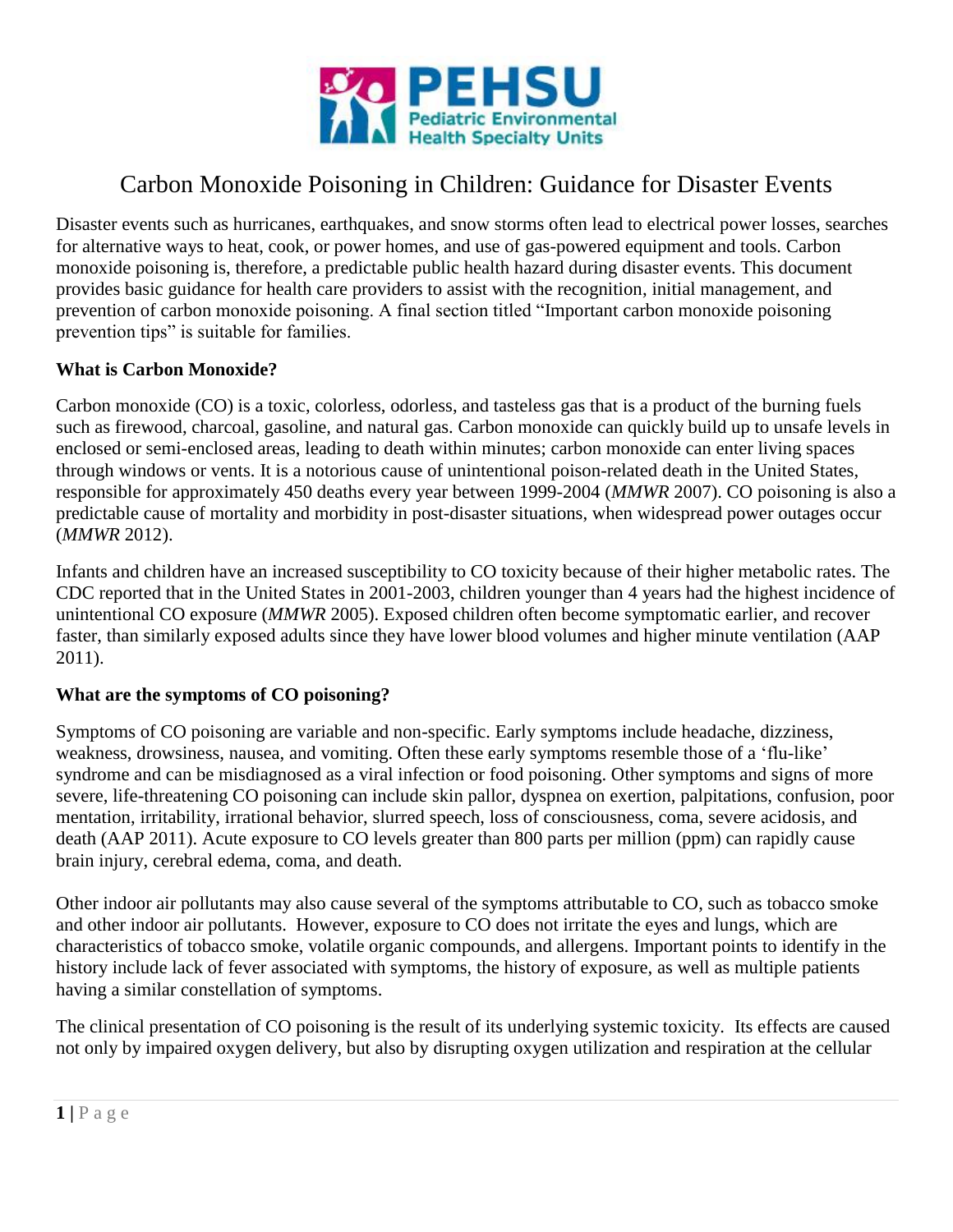level, and by promoting an inflammatory response, particularly in high-oxygen demand organs such as the heart and brain (AAP 2011). Severity of symptoms ranges from mild to very severe (coma, respiratory depression).

Delayed neuropsychological sequelae can occur as early as 24 hours after an acute, severe CO exposure, resulting in impaired executive functioning, personality changes, and psychosis (AAP 2011). Those with significant exposure to CO may undergo severe neuropsychiatric deterioration, called delayed-type encephalopathy, which follows months of apparent normal neurological functioning (Vieregge *et. al.,* 1989). The incidence of long-term CO exposure is unknown. There are no data that show that low-level longer term CO exposure (24 hours up to years) without acute symptoms leads to long-term neuropsychiatric sequelae (AAP 2011).

Symptoms of chronic poisoning at a higher level of exposure can include chronic fatigue, affective conditions and emotional distress, memory deficits, difficulty working, sleep disturbances, vertigo, neuropathy, paresthesias, recurrent infections, polycythemia, abdominal pain, and diarrhea (Weaver 2009). Recent radiological studies using magnetic resonance imaging has shown severe CO intoxication can lead to persistent cerebral pathological changes including damage to the globus pallidus, hippocampus, cerebellum, white matter, and other structures independent of chronic CO neurological signs (Durak *et. al.*, 2005).

#### **CO poisoning in pregnancy**

*In utero*, CO readily crosses the placenta. With fetal hemoglobin having a higher affinity for CO than oxygen (240 times) and the CO elimination taking longer in the fetal circulation compared to maternal circulation, fetal hypoxia may ensue, potentially resulting in permanent fetal brain damage and stillbirth at high maternal CO exposures (Koren *et. al*., 1991). Prenatal CO exposure has been shown to result in decreased birth weight, small infant head circumference, behavioral abnormalities, and disruption in cognitive function (Gomez *et. al.*, 2005).

#### **What are the sources of CO in a disaster setting?**

The use of alternative sources of fuel or electricity for heating, cooling, cooking, or generation of electricity can cause CO to build up in a home, garage, or camper. Even if a generator is placed outdoors but near an open window, door or other opening where exhaust can enter the building, dangerous exposure can occur. Automobiles being "warmed-up" in enclosed spaces such as garages, or exhaust pipes plugged with snow or mud can also result in carbon monoxide exposure. As a result, people can become exposed to toxic levels in short duration of time.

Common sources of CO include the following:

- Furnaces, fireplaces, and wood stoves
- Gas stoves
- Hot water heaters (gas)
- Portable generators
- Gas and charcoal grills
- Automobiles / trucks
- Kerosene / portable heaters
- Chainsaws
- Pressure washers and gas-powered tools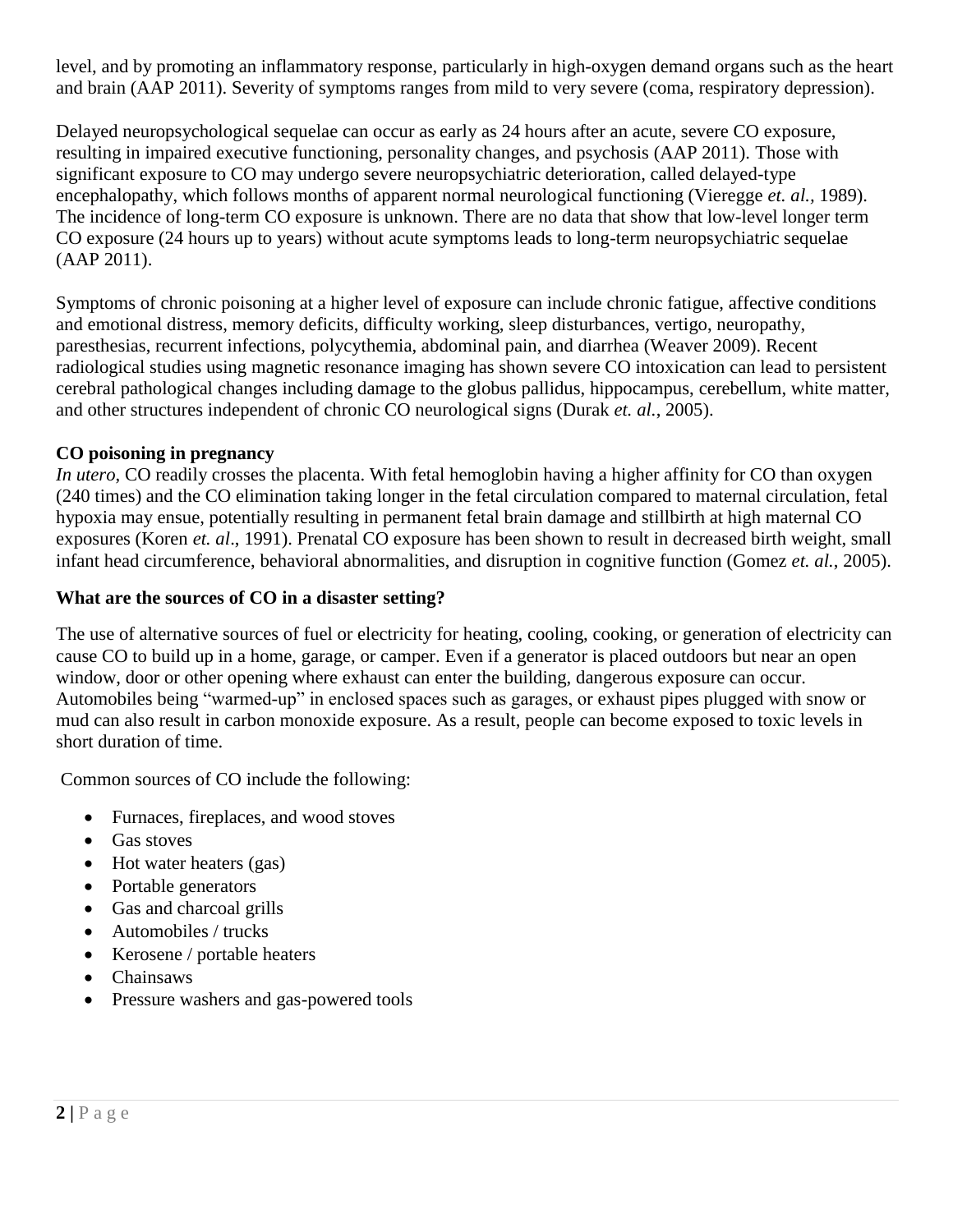## **Evaluation of suspected CO poisoning**

- Diagnosis is based on a suggestive history and physical findings coupled with confirmatory testing. Patients with significant carboxyhemoglobin levels can have normal readings on a regular pulse oximeter. Confirmatory methods include direct measurement of blood carboxyhemoglobin or measurement of carboxyhemoglobin using a transcutaneous coximeter capable of specifically measuring carboxyhemoglobin. Normal carboxyhemoglobin levels in non-smokers can range from 1-2%, while in cigarette smokers, they can range from 5-10% (Turner, 1986, Stewart, 1974). The half-life of carboxyhemoglobin when breathing room air is about 4 hours, and when on oxygen a shorter time, so measured levels must be interpreted accordingly. Patients should be examined for other conditions, including smoke inhalation, trauma, medical illness, or intoxication.
- Neurological exam should include an assessment of age-appropriate cognitive function, such as a mini-mental status exam.
- **If it is suspected that a child has been poisoned by carbon monoxide:**
	- Move the child to a place with fresh air immediately.
	- Administer supplemental oxygen using highest amount possible (if available).
	- Get child to an emergency department and tell them that you suspect carbon monoxide poisoning.
	- Consultation with a poison control center (1-800-222-1222), or with a physician with expertise in managing carbon monoxide poisoning and familiar with all treatment options is recommended.

*Document authored by Mark Miller, MD, MPH, University of California, San Francisco PEHSU, Manijeh Berenji, MD, MPH and Timur Durani, MD, MPH, University of California, San Francisco PEHSU, Robert J. Geller, MD, Southeast PEHSU, Kevin C. Osterhoudt, MD, MSCE, Mid-Atlantic Center for Children's Health and the Environment, Larry K. Lowry, Ph.D., Southwest Center for Pediatric Environmental Health, Catherine J. Karr, M.D., PhD, Northwest PEHSU and the Carbon Monoxide Workgroup members.* 

July 2013

This document was supported by the Association of Occupational and Environmental Clinics (AOEC) and funded (in part) by the cooperative agreement award number 1U61TS000118-04 from the Agency for Toxic Substances and Disease Registry (ATSDR).

Acknowledgement: The U.S. Environmental Protection Agency (EPA) supports the PEHSU by providing funds to ATSDR under Inter-Agency Agreement number DW-75-92301301-0. Neither EPA nor ATSDR endorse the purchase of any commercial products or services mentioned in PEHSU publications.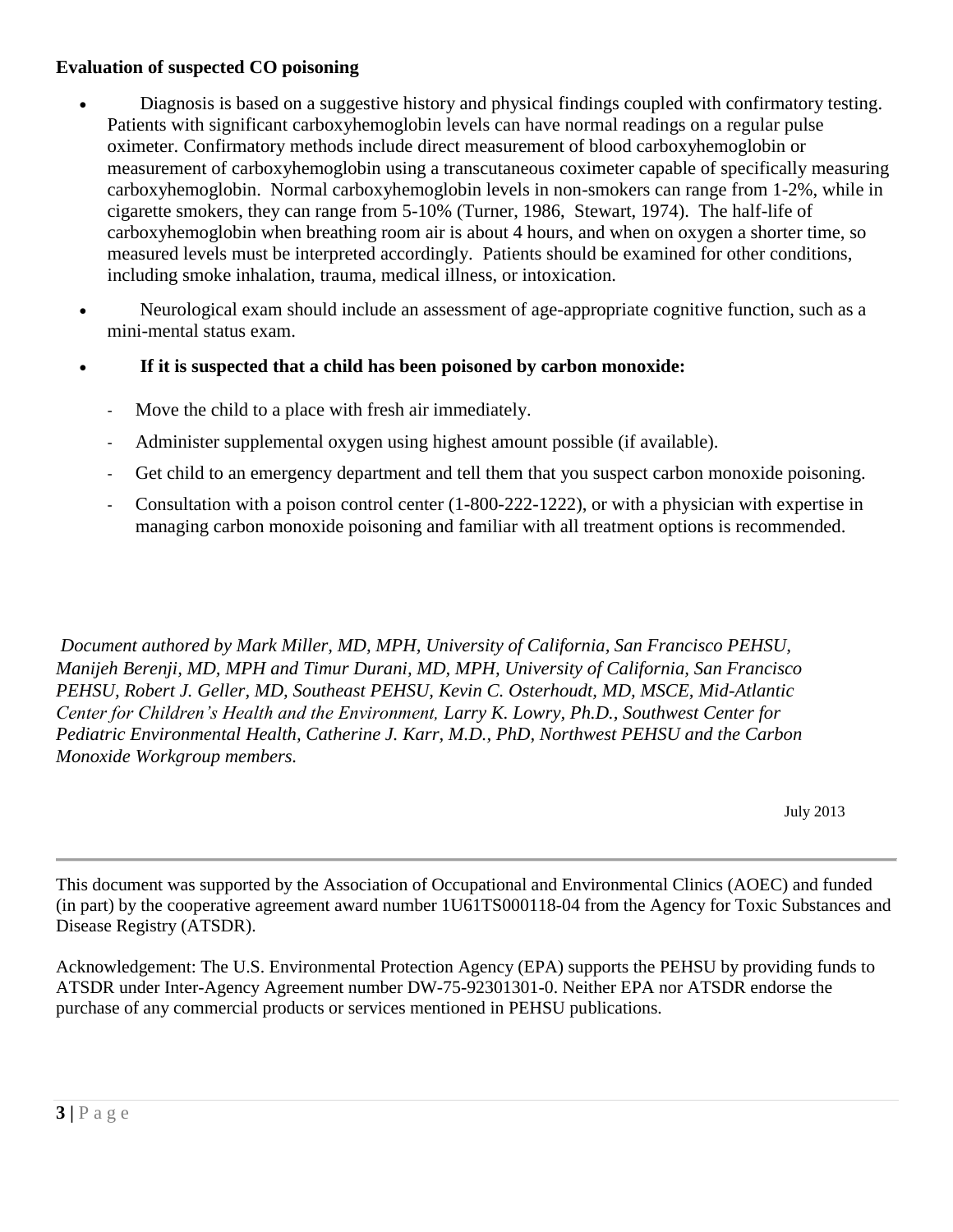# **Important carbon monoxide (CO) poisoning prevention tips (PATIENT FACTSHEET)**

Have a working smoke detector and CO detector in the home.

It is suggested that CO detectors:

- be installed near every sleeping area of the home,
- be tested weekly,
- be cleaned monthly,
- have battery replaced yearly,
- be replaced every 7 years.

Have home heating systems checked by a trained professional each year. Make sure that furnaces and gas fireplaces are properly vented and that there are no obstructions to the exhaust pipe. Hot water heaters can also be sources of carbon monoxide. Make sure that they are installed according to manufacturer's specifications and are properly vented.

Make sure that wood stoves and fireplace chimneys are cleaned and are in compliance with all state and local regulations for installation and proper ventilation of exhausts before they are put in use and are maintained without obstruction, including snow.

Never use a gas range or oven to heat a home.

Never use a charcoal grill, hibachi grill, lantern, or portable camping stove inside a home, tent or camper. Never use gas or kerosene heaters indoors that don't have a vent to outside.

Never run a generator, pressure washer, or any gasoline-powered engine inside a basement, garage, or other enclosed structure (CO may build up even if the doors or windows are open). Keep vents and flues free of trash, especially if winds are high. Flying trash can block ventilation lines.

Run any motor vehicle, generator, pressure washer, or any gasoline-powered engine outside at least 15 feet from any open window, door, or vent where exhaust can drift into an enclosed area. Since wind may still blow CO into home, make sure to have CO detector in the home.

Never leave the motor running in a car/vehicle parked in a closed or partially closed space, such as a garage. Make sure that car exhaust pipes are clear of snow or mud so fumes will not go back into the vehicle.

For power outages, it is safest to use permanently-installed generators instead of portable generators. The only advised method to connect a generator to house wiring is by having a qualified electrician install a power transfer switch. For further information on the safe use of generators during a power outage see: [http://www.doh.wa.gov/Emergencies/EmergencyPreparednessandResponse/Factsheets/GeneratorUseDuringaPo](http://www.doh.wa.gov/Emergencies/EmergencyPreparednessandResponse/Factsheets/GeneratorUseDuringaPowerOutage.aspx) [werOutage.aspx](http://www.doh.wa.gov/Emergencies/EmergencyPreparednessandResponse/Factsheets/GeneratorUseDuringaPowerOutage.aspx)

If conditions are too hot or too cold during a disaster or power outage, go stay with friends or at a community shelter. If carbon monoxide poisoning is suspected, take people affected to fresh air and call 911 for assistance. Make sure other people in the same area are safe. Go to emergency room for care.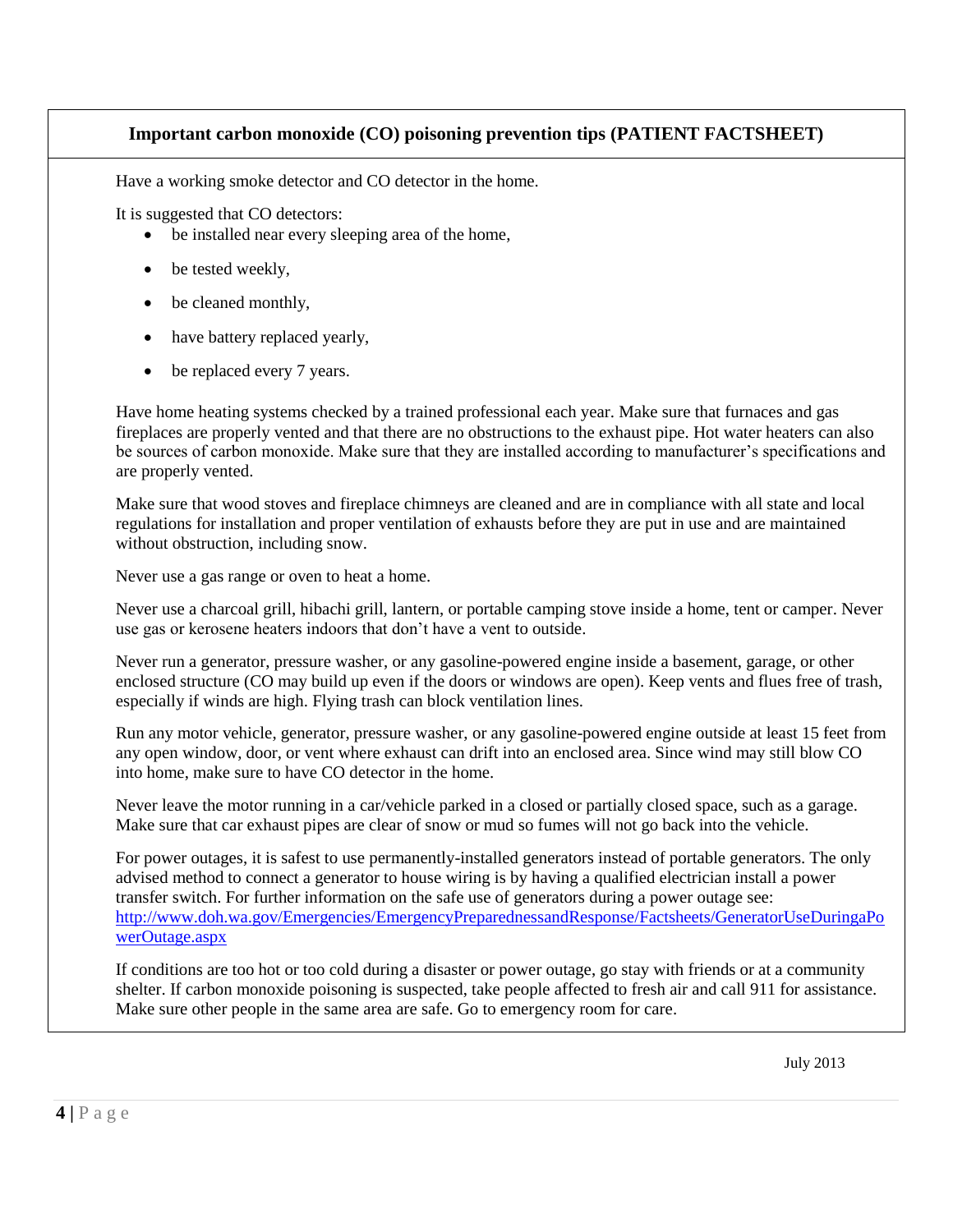## **References**

Carbon Monoxide--Related Deaths --- United States, 1999--2004. *MMWR* 2007;56(50):1309-1312.

Notes from the Field: Carbon Monoxide Exposures Reported to Poison Centers and Related to Hurricane Sandy — Northeastern United States, 2012. *MMWR* 2012;**61(44):905-905.**

Unintentional Non--Fire-Related Carbon Monoxide Exposures --- United States, 2001--2003. *MMWR* 2005;54(2):36-39.

American Academy of Pediatrics. Handbook of Pediatric Environmental Health , 3rd Edition. Editors: Ruth A. Etzel, Sophie J. Balk. 2011.

Winter PM, Miller JN. Carbon monoxide poisoning. *JAMA* 1976;236(13):1502-1504

Vieregge P, Klostermann W, Blumm RG, Borgis KJ. Carbon monoxide poisoning: clinical, neurophysiological, and brain imaging observations in acute disease and follow-up. *J Neurol* 1989;236:478–81.

Weaver LK. Carbon Monoxide Poisoning. *N Engl J Med* 2009;360:1217-1225.

Roohi F, Kula RW, Mehta N. Twenty-nine years after carbon monoxide intoxication. *Clin Neurol Neurosurg* 2001;103:92–95.

Durak AC, Coskun A, Yikilmaz A, Erdogan F, Mavili E, Guven M. Magnetic Resonance Imaging Findings in Chronic Carbon Monoxide Intoxication. *Acta Radiol* 2005;46:322– 327.

Koren G, Sharav T, Pastuszak A, Garrettson LK, Hill K, Samson I, Rorem M, King A, Dolgin JE. A Multicenter, Prospective Study of Fetal Outcome Following Accidental Carbon Monoxide Poisoning in Pregnancy. *Reprod Toxicology* 1991;5:397-403.

Gomez C, Berlin I, Marquis P, Delcroix M. Expired air carbon monoxide concentration in mothers and their spouses above 5 ppm is associated with decreased fetal growth. *Prev Med* 2005;40:10–15.

CDC. Clinical Guidance for Carbon Monoxide (CO) Poisoning After a Disaster. http://emergency.cdc.gov/disasters/co\_guidance.asp. Accessed 10 January 2013.

CDC. Carbon Monoxide Poisoning - Preventing Carbon Monoxide Poisoning After an Emergency. http://www.bt.cdc.gov/disasters/cofacts.asp. Accessed 10 January 2013.

CDC. Carbon Monoxide Poisoning Prevention - A Toolkit. Working Together to Keep Communities Safe. http://des.nh.gov/organization/divisions/air/pehb/ehs/iaqp/documents/co-toolkit.pdf. Accessed 10 January 2013.

Washington State Department of Health. Carbon Monoxide. http://www.doh.wa.gov/YouandYourFamily/HomeSafety/Contaminants/CarbonMonoxide.aspx Accessed 10 January 2013.